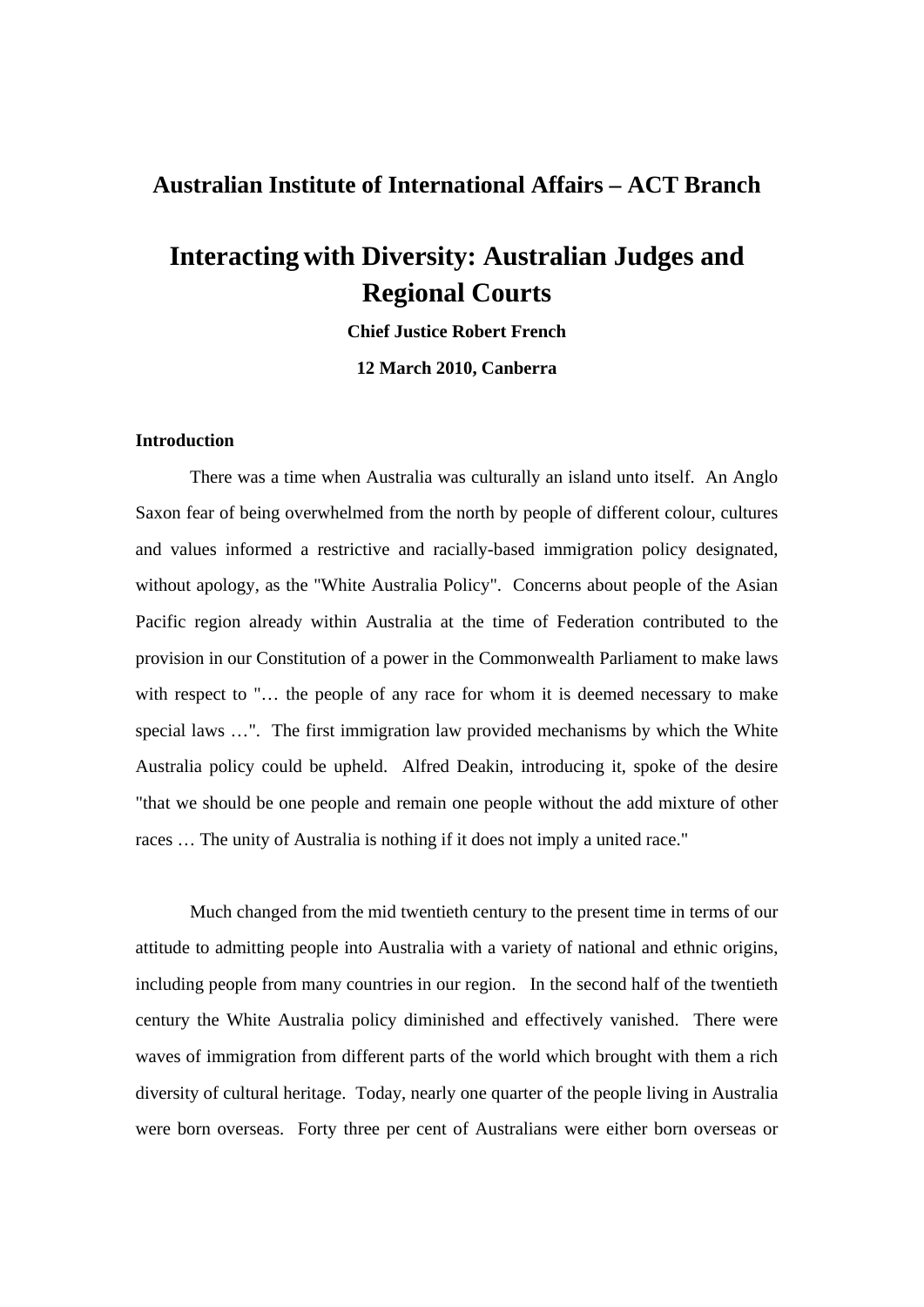have at least one parent who was born overseas. In recent years migrants to Australia have come from over 180 different countries. Many have come from countries in the Asia Pacific region. At the same time there has, been much development in Australia's interaction with countries in the region in trade, tourism, cultural and educational exchange. One area of interaction perhaps less well known and publicised than others is that of judicial visits and exchanges.

 There is a plethora of programs involving Australian judges visiting courts and judges in the region and judges from the region visiting courts and judges in Australia. The objects of such visits are various. They include the sharing of information and experience about practical matters such as case management, information technology and the conduct of trials. They may extend to areas of substantive law in which Australian judges have had particular experience which they can share with judges in the region dealing with newly established legal regimes. There are also more fundamental discussions concerning issues of judicial independence and the separation of powers.

 Let me first of all say a few things about Australia's judiciary. Each State and Territory in Australia has its own judicial system. Each State and Territory has a Supreme Court and a Magistrates Court. A number of States have intermediate trial courts, referred to as the District Court in Western Australia, South Australia, New South Wales and Queensland, and as the County Court in Victoria.

 The final court of appeal for each State and Territory is the Court of Appeal of the Supreme Court in New South Wales, Victoria, Queensland, Western Australia, the Northern Territory and the Australian Capital Territory. It is the Full Court of the Supreme Court in South Australia and Tasmania. The final court of appeal for each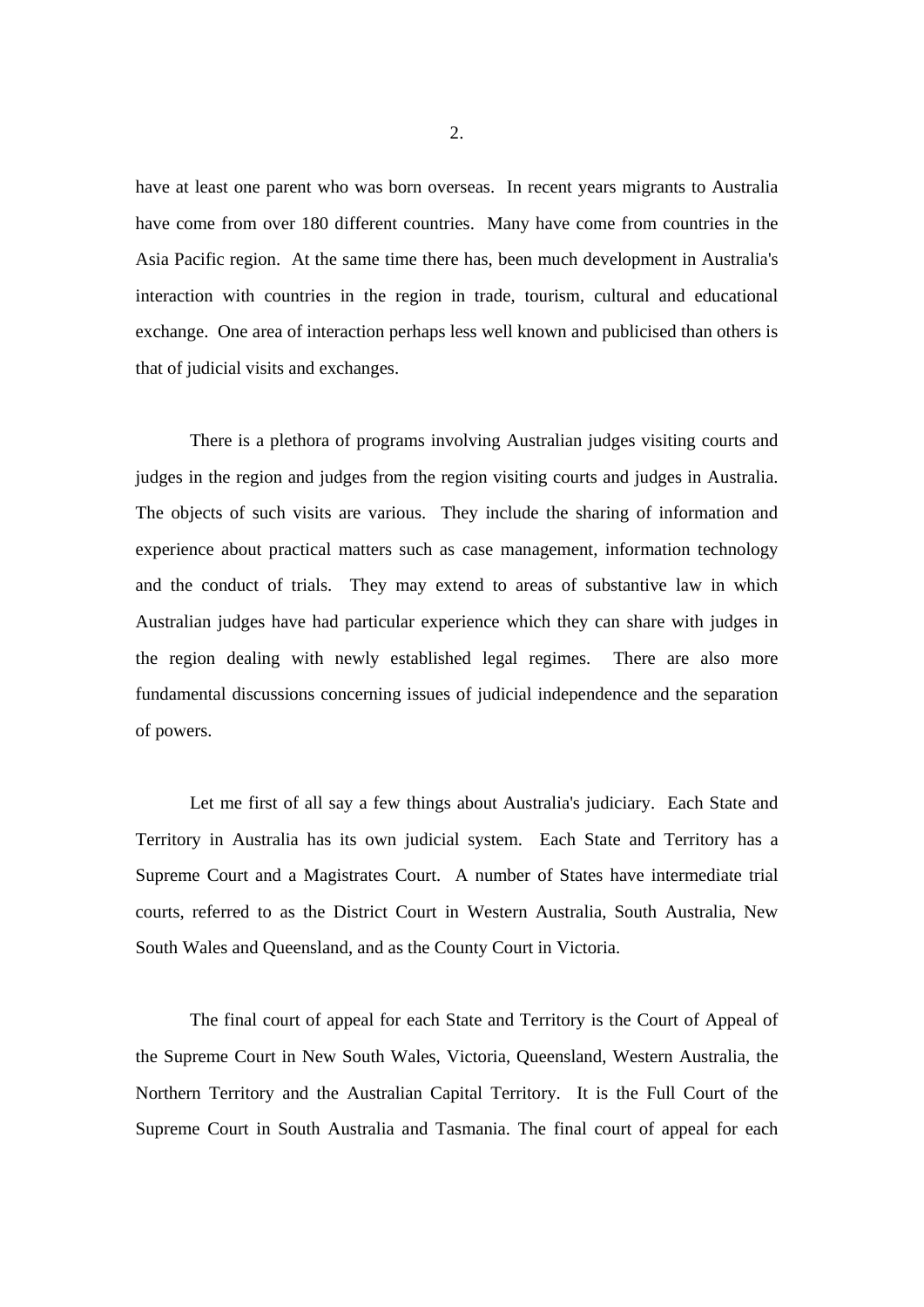State and Territory after its own appellate processes are exhausted, is the High Court of Australia. That is provided for in Ch III of the Constitution. Using its legislative powers under the Constitution, the Federal Parliament has also created three major federal courts under the High Court. They are the Federal Court of Australia, the Federal Magistrates Court and the Family Court of Australia. Overall Australia had some 991 judicial officers as at March 2009.

 The State courts tend to handle the bulk of criminal law, as well as a wide range of civil litigation. The Federal Court of Australia deals with matters arising under federal law such as taxation, intellectual property, competition law, trade practices, bankruptcy, native title and administrative law. The Federal Magistrates Court has similar jurisdictions, but deals with the less complex cases in the areas in which it has jurisdiction. The Family Court of Australia deals, as you might imagine, with family law matters. These include divorces, custody issues and property division.

 A number of Australia's courts have developed relationships with particular countries and been involved in programs directed towards strengthening the rule of law and deepening legal expertise and mutual understanding among the judiciary in our region. There is something of an embarrassment of riches in the diversity of the interactions. In my opinion the time has come for a more coherent coordinated national approach, perhaps through the National Judicial College of Australia, than presently exists. This is an important national activity and a national approach would hopefully reflect a coherent policy framework that identifies priorities.

 A brief and necessarily incomplete overview of judicial engagement in the region will give you some idea of its extent and diversity. Let me begin with the National Judicial College of Australia (NJCA). It is funded to provide ongoing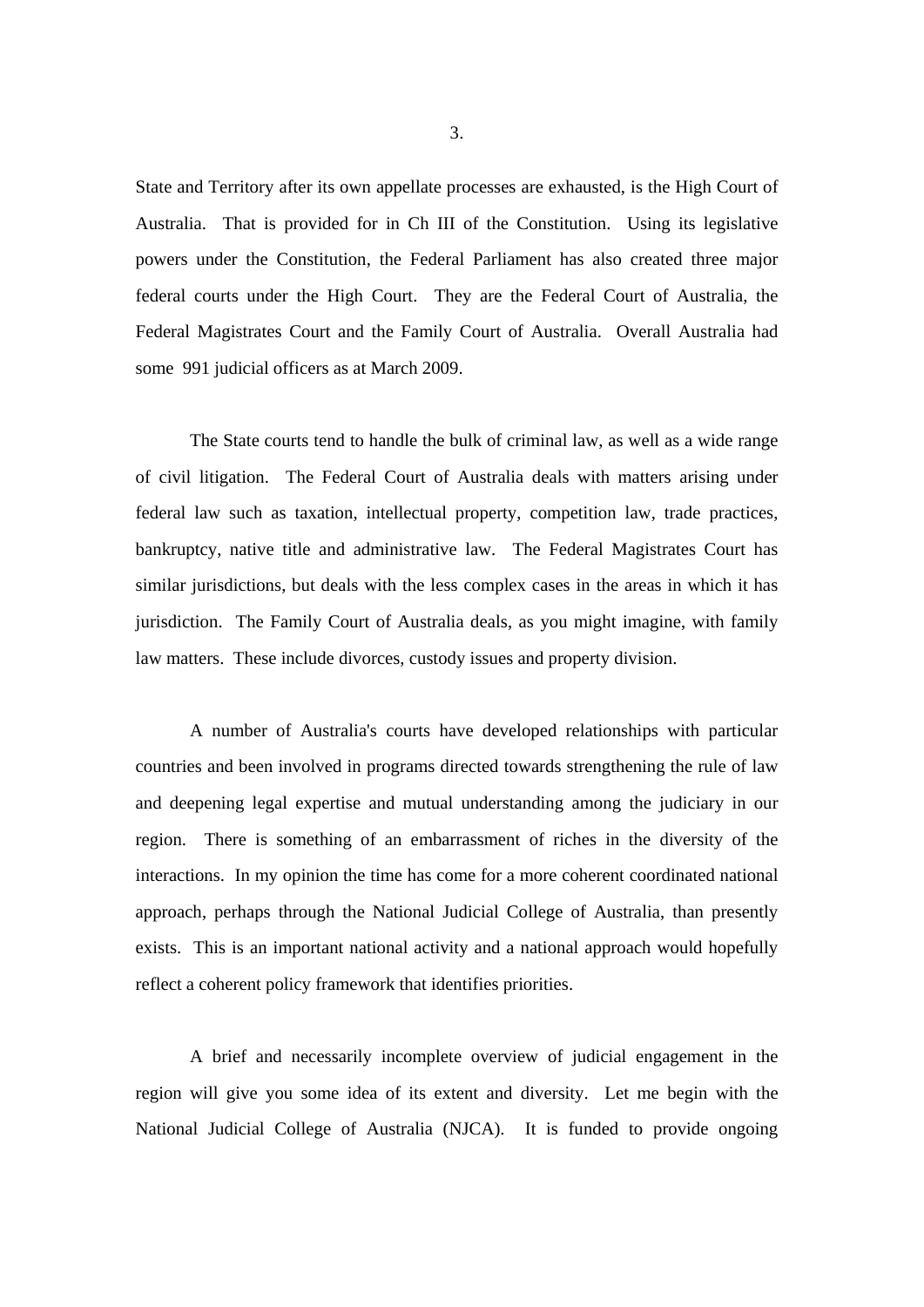education to judges in Australia. That is its primary task. It is also a member of the International Organisation for Judicial Training. That organisation comprises a large number of member nations. In October last year the NJCA hosted its fourth conference in Sydney. It was partly funded by AusAID, a funding aid arm of the Federal Government, to enable judges and judicial educators from Asia Pacific countries to attend the conference. The NJCA encourages judges from Asia Pacific countries to attend its Australian judicial programs. Judges from Papua New Guinea, the Solomon Islands and from Singapore have attended a National Judicial Orientation Program, a training course for newly appointed judges, conducted by the NJCA. The NJCA also regularly receives requests to meet with visiting delegations of judicial officers who are interested in judicial education in Australia. Such meetings have been held with delegations from China, Vietnam, Brunei, India, Singapore and East Timor. Later this month Chief Justice Wayne Martin, who is the Chair of the NJCA Council, will speak on Faculty Development programs at the biennial conference of the Commonwealth Judicial Education Institute in Malaysia. This conference will be attended by judges and judicial educators from Commonwealth countries in the region.

 AusAID, which I have already mentioned as a funding agency, provides law and justice assistance in the Pacific area. It co-funds the Pacific Judicial Development Program in which NZAid, its equivalent agency in New Zealand, is the lead donor. The Pacific Judicial Development Program aims to strengthen the capacity of judicial and court officers in the Pacific through training and skills development. The program comprises four components; access to justice, governance, systems and processes and professional development.

 The Asia Pacific Judicial Reform Forum (APJRF) is a network of 49 superior courts and justice sector agencies in the Asia Pacific region which have come together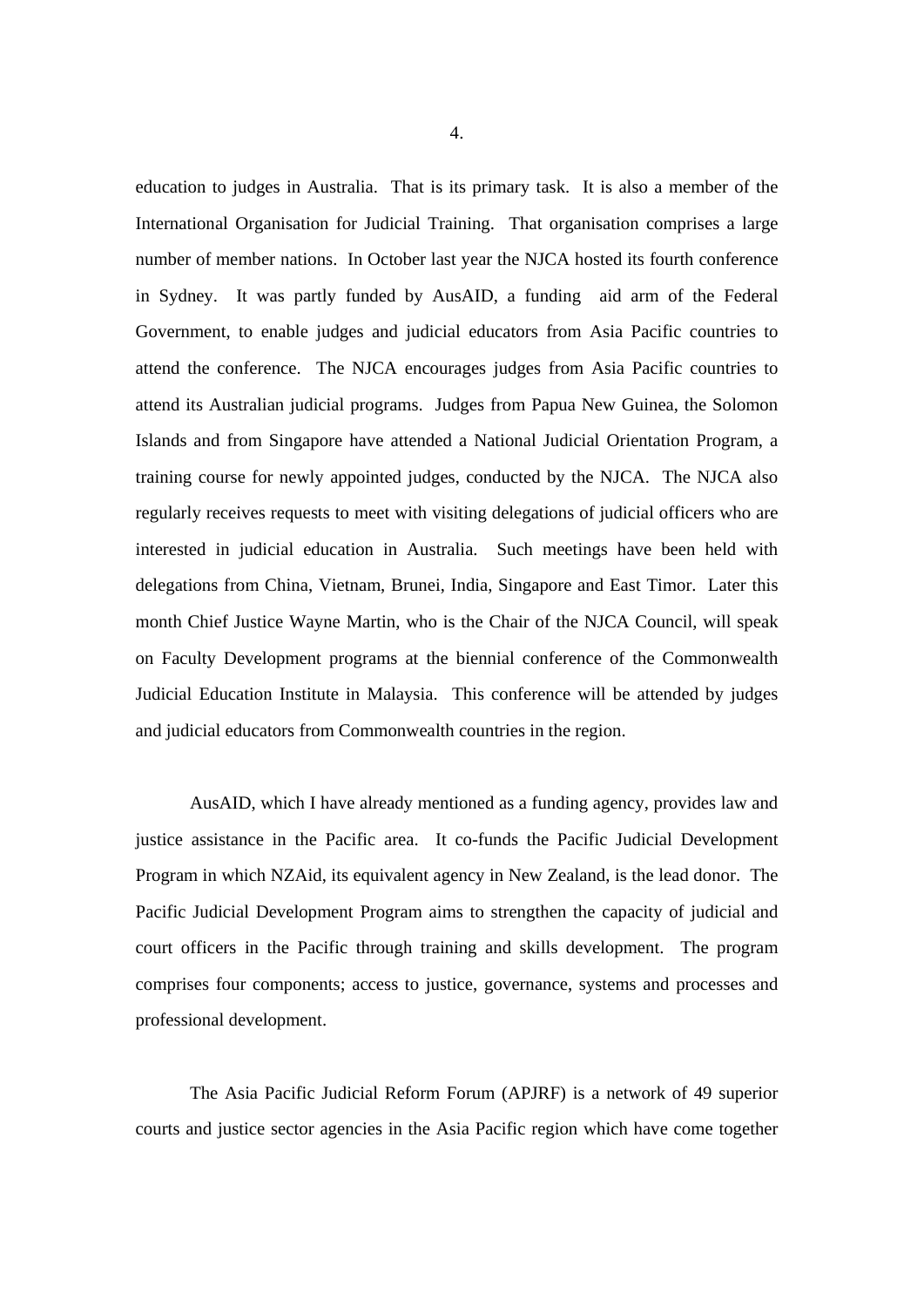to contribute to judicial reform in the region. It resulted from the 2005 Manilla Declaration on Judicial reforms. That Declaration called for a judicial knowledge and technique sharing network. The purpose of the Forum was to create a network to support jurisdictions in the Asia Pacific region which are committed to advancing judicial reform. Coordination is provided by a secretariat chaired by Justice Kenneth Hayne of the High Court of Australia. It includes representatives from Australia, the Supreme Court of the Philippines and the United Nations Development Program's regional centre in Bangkok. Administrative support for the Forum is currently provided by the High Court of Australia, the Federal Court of Australia, the Supreme Court of New South Wales and the Judicial Commission of New South Wales. In 2009, the APJRF completed a judicial reform publication with funding from the United Nations Democracy Fund. The publication entitled *Searching for Success in Judicial Reform – Voices from the Asia Pacific Experience* was published by Oxford University Press in early 2009. It is being used to inform judicial reform initiatives in the region. The Forum also held a Roundtable Meeting in Singapore in January 2009, chaired by Justice Hayne and attended by senior judicial officers and administrators from throughout the region. It produced a number of important papers on judicial reform.

 Under the Pacific Judicial Development Program between 2006 and 2008 the Federal Court was involved in providing for specialist experts to assist the Pacific Islands in areas including ethical and integrity frameworks and codes, leadership skills, policy and procedures to deal better with "family and the law" issues, human resource and financial management and inter-agency communication and coordination. They also provided expertise in connection with the streamlining of administrative systems and processes, the provision of training in criminal and civil law and procedure, and in decision making and judgment writing, as well as the use of evidence and training trainers.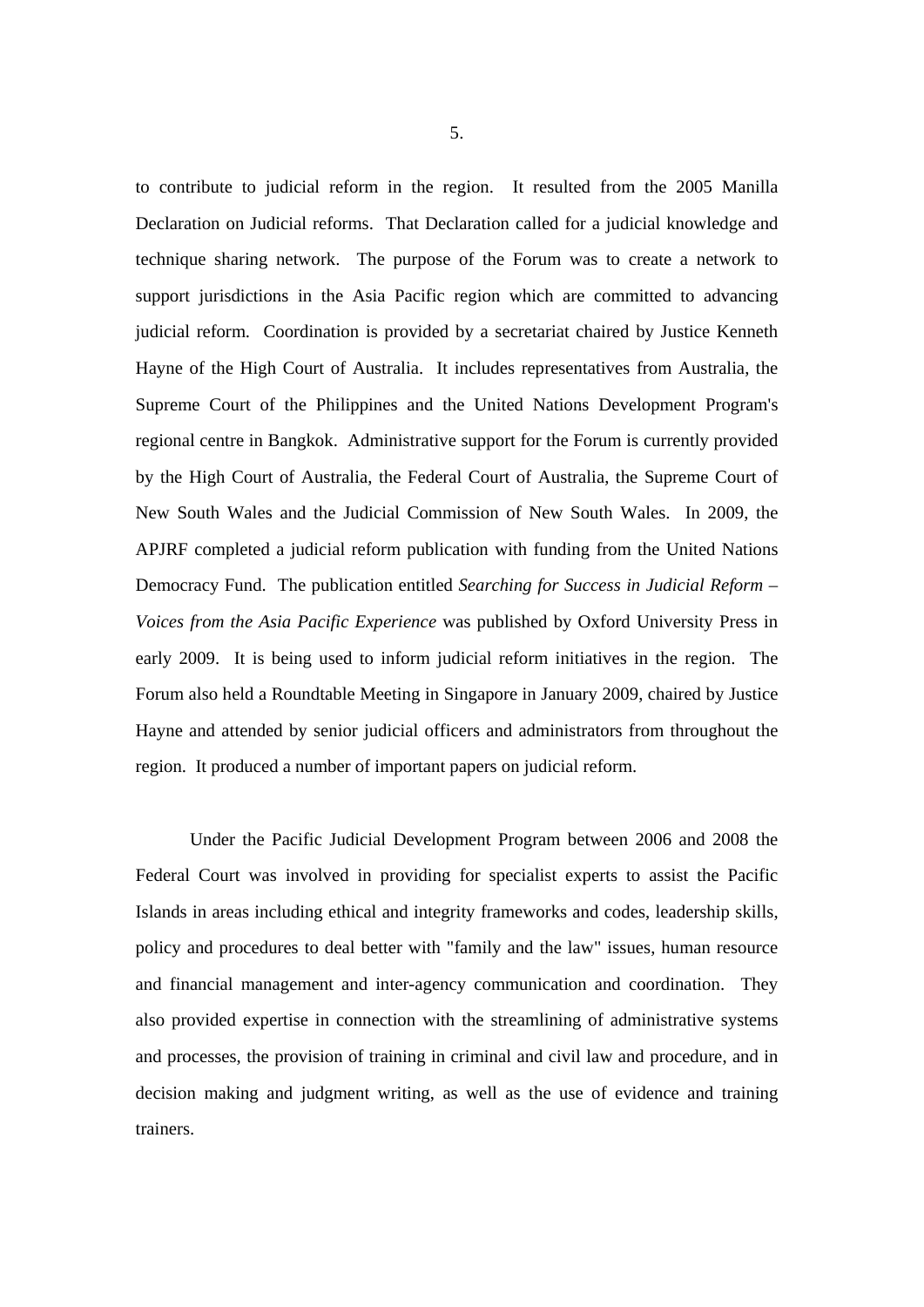The Human Rights and Equal Opportunity Commission has become involved in a number of judicial exchange programs with China and Vietnam. Since 2005, these programs, have involved Australian judges visiting China and Vietnam, with reciprocal visits from Chinese and Vietnamese judges. The programs involving the Supreme Court of China have included a compensation law, a juvenile justice design visit, a Juvenile Justice Workshop, and a mediation seminar and judicial accountability study visit. There has also been a Peoples' Assessor Research Seminar conducted with the National Judges College of China. With the Supreme Peoples' Court of Vietnam, there have been access to justice seminars and study visits. Australian judges and retired judges have been involved in these activities

 At the level of individual courts, there has been a plethora of programs and exchanges. The High Court itself receives a number of international visitors, including delegations of judges, senior lawyers and court administrators. In the year 2008/2009 the Court received delegations of judges, senior lawyers and court administrators from China, Indonesia, Iraq, Taiwan, Thailand, Japan, Korea, The Russian Federation, South Africa and Tonga.

 For four weeks commencing in late February 2009 under the auspices of the Indonesia/Australia Legal Development Facility, a post graduate student and member of staff on the Constitutional Court of Indonesia worked with Justices, Registry and Chambers staff in the High Court and also in the Federal Court of Australia on a project which was designed to assist the Indonesia Constitutional Court to develop its administrative and registry practices.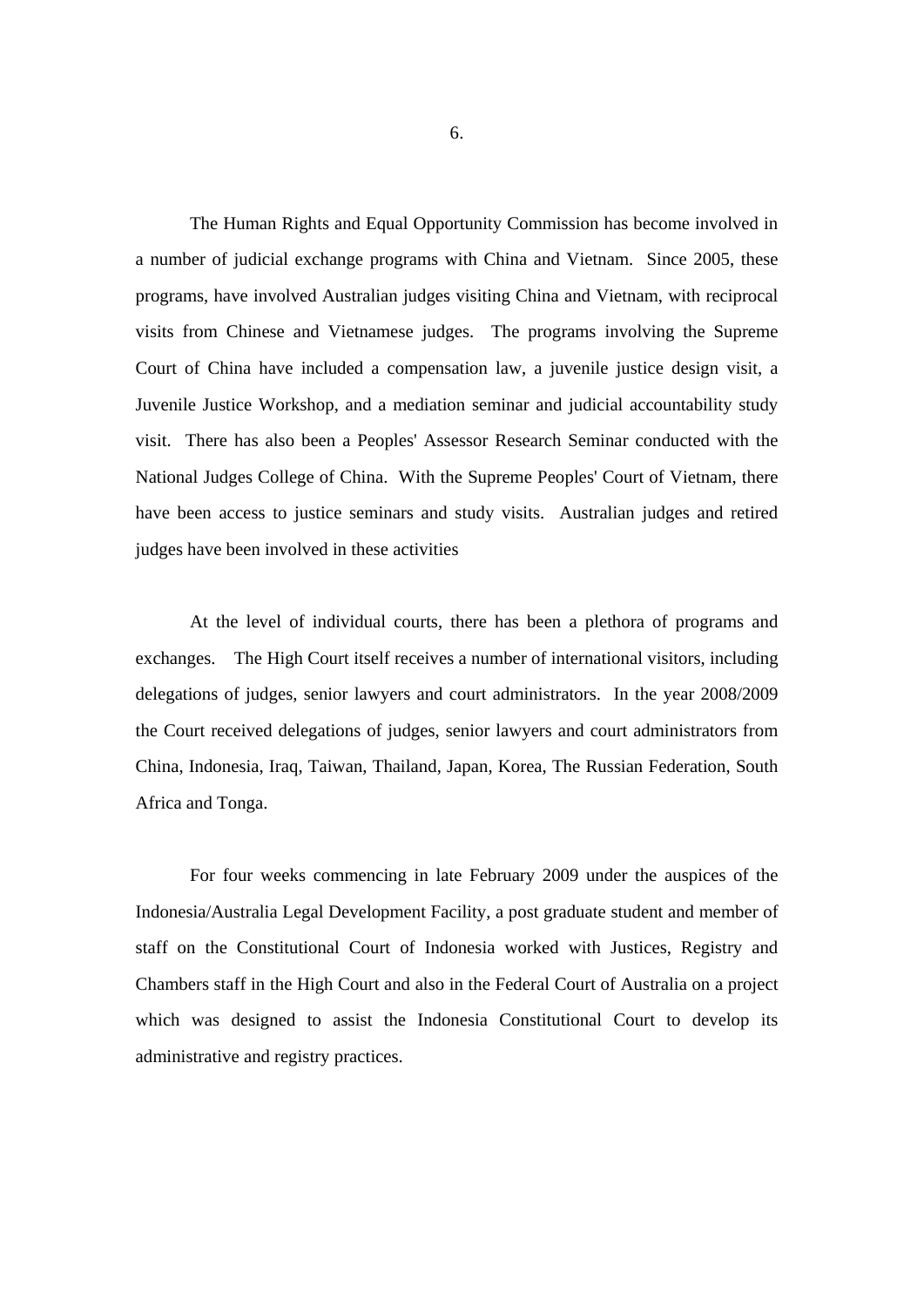The High Court hosted a Forum in Canberra in June 2009 with the Supreme Court of India. These Forums are held every two years. The 2009 meeting covered themes of federalism in the Supreme Court of India and the High Court of Australia, and Codification and the Common Law of Evidence in India and Australia. It was attended by the Chief Justice of India and two other Justices of the Supreme Court, along with Mr Gopal Subramanium, who is now Solicitor-General of India.

 The Federal Court of Australia has had a close relationship with judges and courts across the region since it was established in 1977. It has played a role in the provision of development assistance in some 35 countries, including 15 Pacific Island countries. In 2009, the Chief Justice of the Federal Court signed a Memorandum of Understanding on judicial cooperation with the Chief Justice of the Supreme and National Courts in Papua New Guinea. That Memorandum of Understanding formally recognises the relationship between the two courts and provides a basis for ongoing development assistance. The assistance will focus on the establishment of a system of court-annexed mediation and the development of the PNG court's capacity for efficient and effective management of cases. An officer of the Federal Court designed a fiveyear plan for the PNG judiciary in those areas which is being used as a blueprint for that court's reform. The Federal Court has also worked closely with the Supreme Court of Tonga to assist in the reduction of its case backlog and the time taken to resolve disputes. Part of the program included training judges and staff in the use of a basic computer-based case management system. In the event, the Supreme Court's case backlog was eradicated.

 The Court is also working with Samoa and the Federated States of Micronesia, with the establishment of systems of court-annexed mediation. This has involved the facilitation of informal and accredited training and the development of regulatory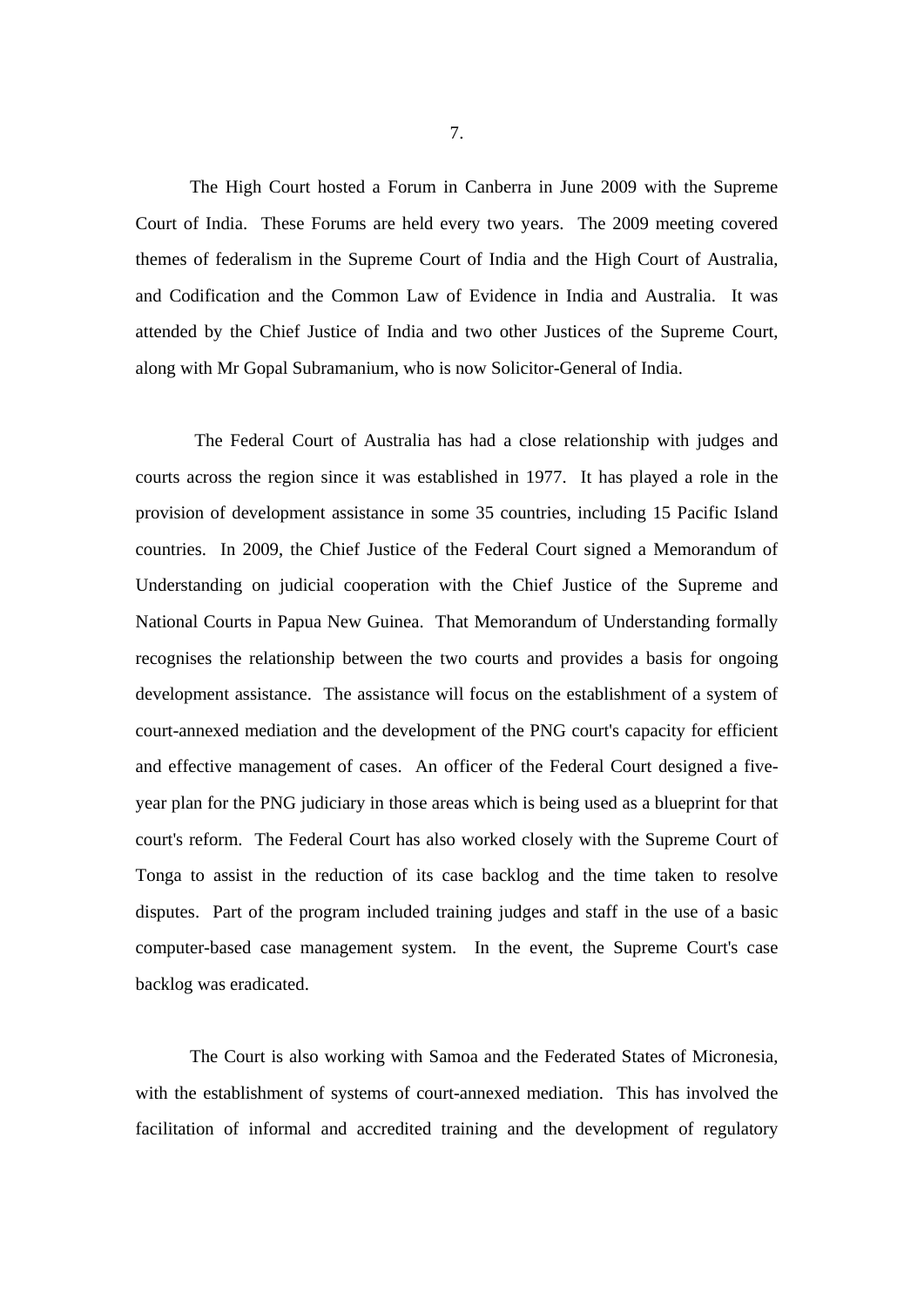regimes, administrative processes and public awareness to support the uptake of mediation. Last year in the Land Court in Samoa more than 2,700 cases were mediated and more than 2,000 of those were settled. The Court has worked with the Chief Justices of the Solomon Islands, the Marshall Islands and Vanuatu, who are also establishing mediation in their courts.

 The Federal Court has a Memorandum of Understanding with the Supreme Court of Indonesia which was signed in 2004 and renewed in 2008. Its assistance has included backlog reduction, the design and delivery of training to more than 750 judges in a broad range of areas, and implementing budgeting and financial management programs. The court has been involved in developing the first official benchbook for the Supreme People's Court of Vietnam and providing advice and support in relation to legal developments in China concerning competition law, labour law and maritime law. There have also been interactions with India, the Philippines and Thailand.

 Judges of the Federal Court have, over the years, been involved with projects which the Court is not directly managing but concerns the provision of training and advice in countries, including Pakistan and East Timor.

 A number of judges of the Court have sat on, or continue to sit on, Pacific courts. Retired judges of the Court sit on the Supreme Courts of Samoa, Tonga and Vanuatu. Former Chief Justice Jeffrey Miles is a Judge of the National Court of Papua New Guinea. Serving Justices Spender and Moore are both members of the Tongan Court of Appeal. Justice Mansfield sits as a member of the Court of Appeal in Vanuatu.

 The Family Court has an ongoing relationship with the Supreme Court and Religious Courts of Indonesia. Judges from the Family Court have visited Indonesia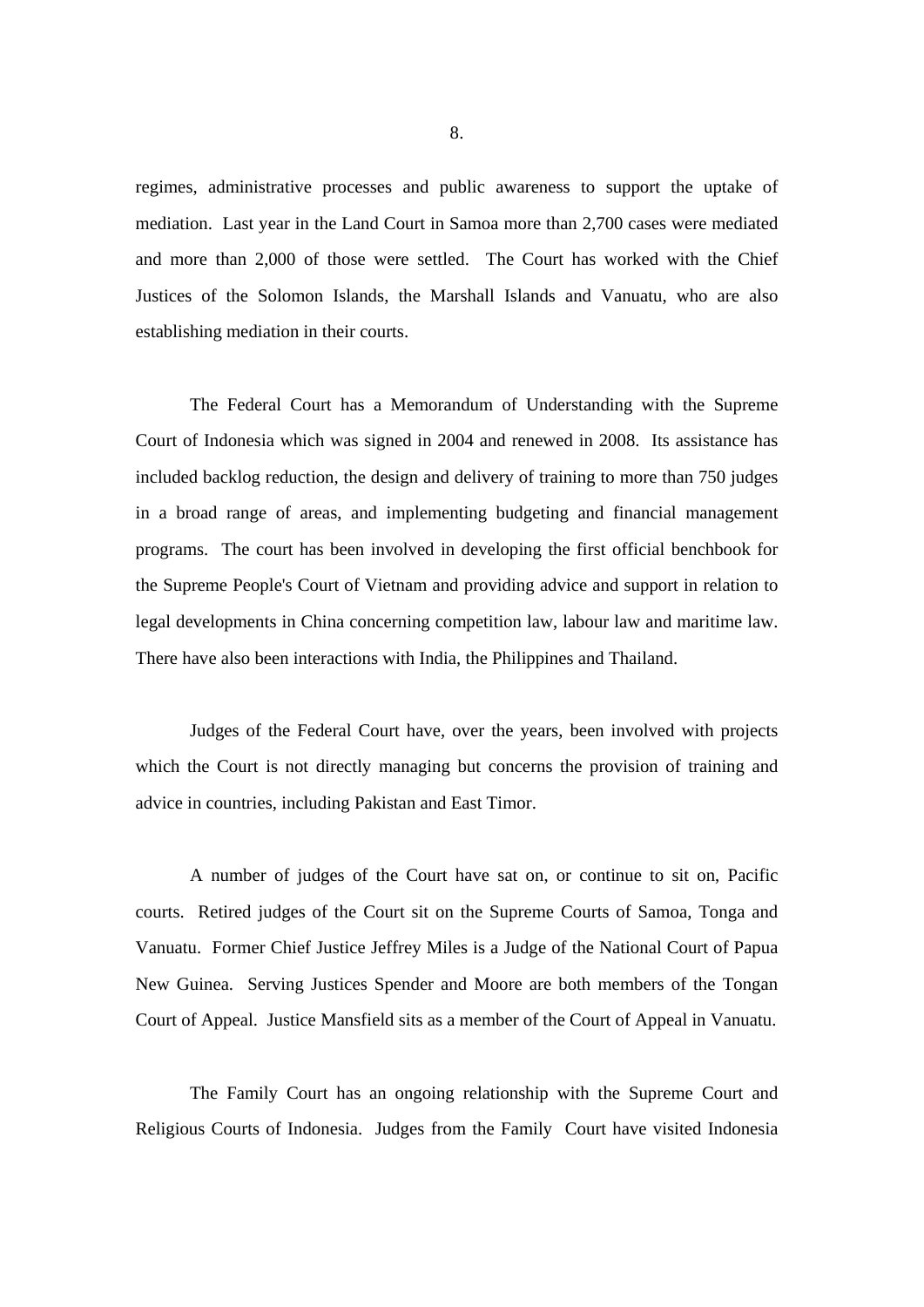and there have been many visits by members of its administration. Judges from the Religious Courts and the Supreme Court of Indonesia have visited the Family Court. The outcomes attributable to these interactions include:

- (a) Assistance to provide internet and mobile phone communication between Religious Courts across the archipelago and the central administration;
- (b) Encouragement and assistance to run the first court survey ever conducted by an Indonesian court into the needs of court users. Following the survey, an amount of about \$5 million was made available from the budget of the Indonesian Supreme Court to the Religious Courts to assist with the provision of extra circuits to remote areas and also a fee waiver program.
- (c) Religious Courts, following the example of the Family Court, undertook an immediate program to publish its judgments. A Memorandum of Understanding was entered into between the Indonesia courts, the Federal Court, the Family Court and the website ASIANLii to include reports of Indonesian Religious Courts on its site. This was followed up by the Supreme Court publishing its judgments on ASIANLii.

 Some of the State Supreme Courts are also involved in the region. The Supreme Court of New South Wales is active in this regard. With the High Court of Hong Kong, it jointly hosted a judicial seminar on commercial litigation in Sydney in April 2008 to exchange ideas on judicial best practice in dealing with the challenges of commercial litigation. Judges from Bangladesh, India, Japan, Malaysia, Papua New Guinea, The Peoples' Republic of China, the Philippines, Singapore and South Korea all attended. Discussion included such subjects as expert evidence, running long and complex cases, corporate insolvency, documentary materials and alternative dispute resolution. The Supreme Court of New South Wales has also cultivated friendly relations with the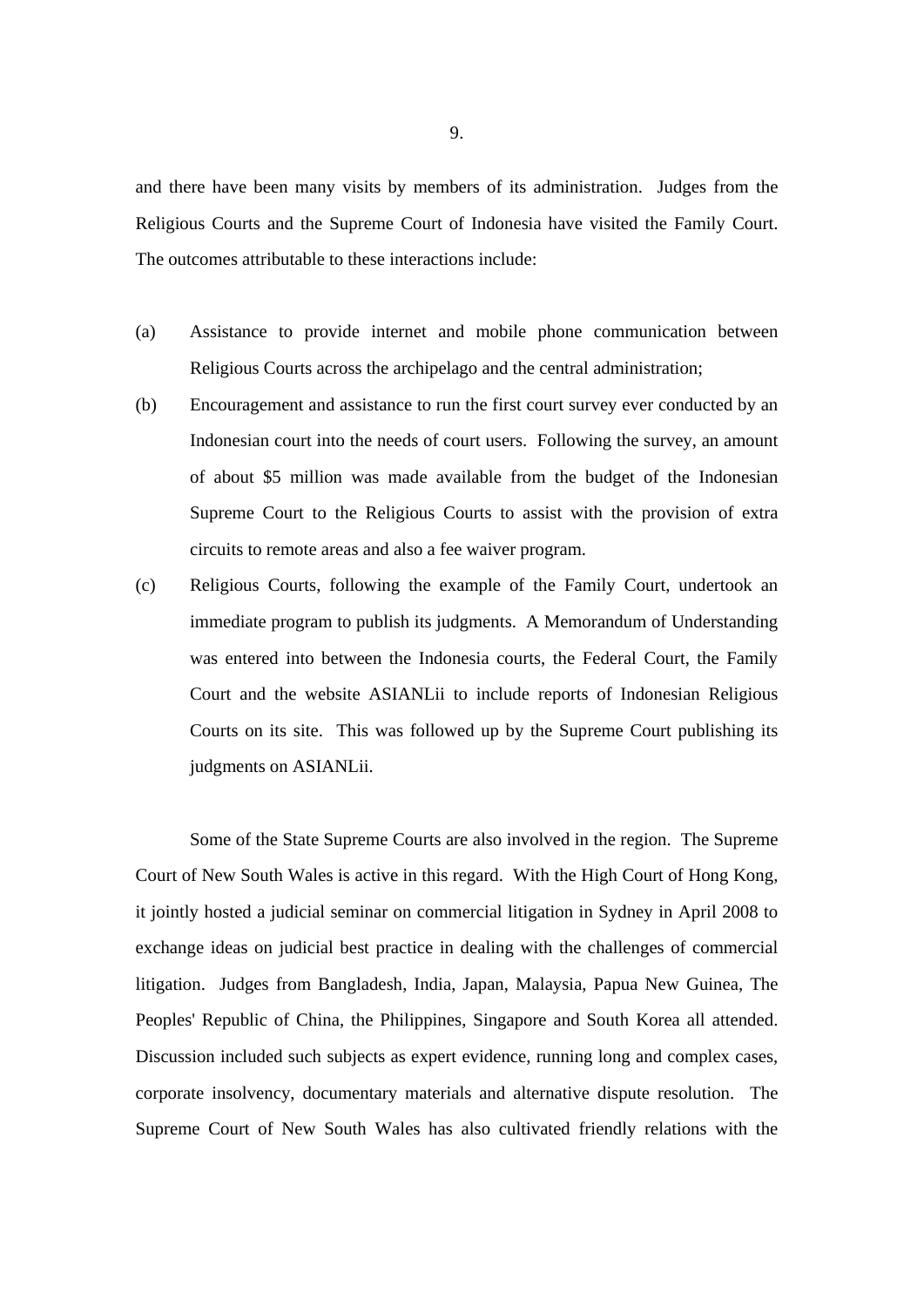Supreme Court of Japan. Chief Justice Spigelman led a delegation of Australian judges to visit the Supreme Court of that country in 2006.

 The Supreme Court of Queensland has provided assistance to the Pacific region on an ad hoc basis. For many years a judge of the Supreme Court has sat, as required, on the Solomon Islands Court of Appeal. Judges of the Court have contributed to legal education in the region in areas such as ethics and criminal law and judgment writing. The Court has also assisted the Courts of the Solomon Islands with the provision of computer equipment and advice when sought.

 The Supreme Court of the Australian Capital Territory has participated in the Pacific Judicial Conference which brings together Chief Justices and their representatives from all over the Pacific. It has received quite a number of visitors from the region over the last ten years.

 I mentioned earlier the importance of trade and commerce in the Asia Pacific region to Australia. There is, of course, a degree of diversity between national laws in the region which affect the conduct of business within our neighbouring countries. There are, however, developing areas of commercial regulation which have the possibility, if not of harmonisation, at least of a degree of convergence based on important common underlying principles. One area in which judicial exchange may be of significance in the future is the development of competition laws in the region. There are a number of countries in our region who have only recently adopted new competition laws. These include India, China, Singapore, Vietnam and Papua New Guinea. Hong Kong has been debating a new competition law in the last year or two. The development of judicial expertise in handling the interaction between legal and economic concepts that is characteristic of common law is not done overnight. For